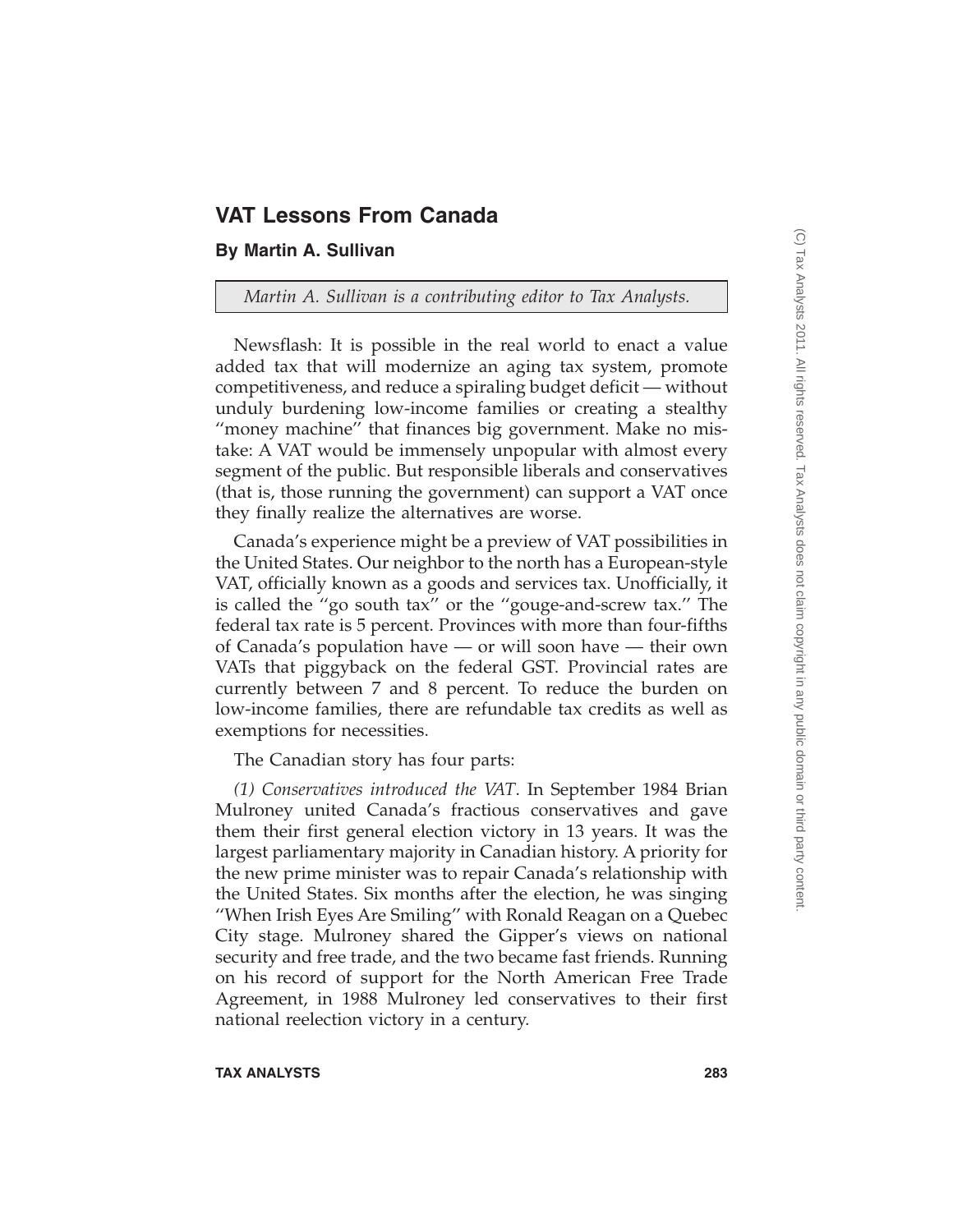Concerned about industry's competitiveness and an unyielding budget deficit, Mulroney proposed a 9 percent VAT on goods and services in 1989. The tax would replace the clunky old 13.5 percent tax imposed on sales by manufacturers. The Mulroney proposal sparked instant controversy and met a tidal wave of public opposition. But with party discipline unlike that in the United States, Mulroney got approval in the House of Commons. (The one dissenting conservative was thrown out of the party.) Passage in the liberal-dominated Senate was secured only after Mulroney used an obscure constitutional provision that allowed him to appoint eight senators on a temporary basis. The 7 percent VAT finally passed after a two-month filibuster by Liberals. It went into effect on January 1, 1991.

Contributing to the Canadian VAT's unpopularity was its visibility: Tax and before-tax prices are separately stated on receipts and invoices. Because of the VAT as well as a number of scandals, Mulroney's popularity plummeted. He resigned in June 1993. The election in September 1993 was a bloodbath for conservatives. Mulroney's Progressive Conservative Party, which had won 211 seats in 1984 and 169 seats in 1988, was obliterated in 1993, winning a mere two seats in the House of Commons. It would be 12 years before the conservatives returned to power in the form of the new Conservative Party under the leadership of current Prime Minister Stephen Harper.

*(2) Liberals broke their promise to replace the VAT*. Before the 1993 election, the Liberal Party detailed its policy proposals in a 100-plus-page ''Red Book'' (considered by some to be a precursor of sorts to Newt Gingrich's 1994 Contract With America). In it the party vowed to replace Canada's hated VAT: ''A Liberal government will replace the GST with a system that generates equivalent revenues, is fairer to consumers and to small business, minimizes disruption to small business, and promotes federalprovincial fiscal co-operation and harmonization.'' Liberal Jean Chrétien became the new prime minister in November 1993. He made numerous unambiguous announcements of his intentions. For example, on May 2, 1994, he said about the GST: ''We hate it and we will kill it.''

The Chrétien promise turned out to have all the staying power of George H.W. Bush's 1988 ''read my lips'' pledge. After much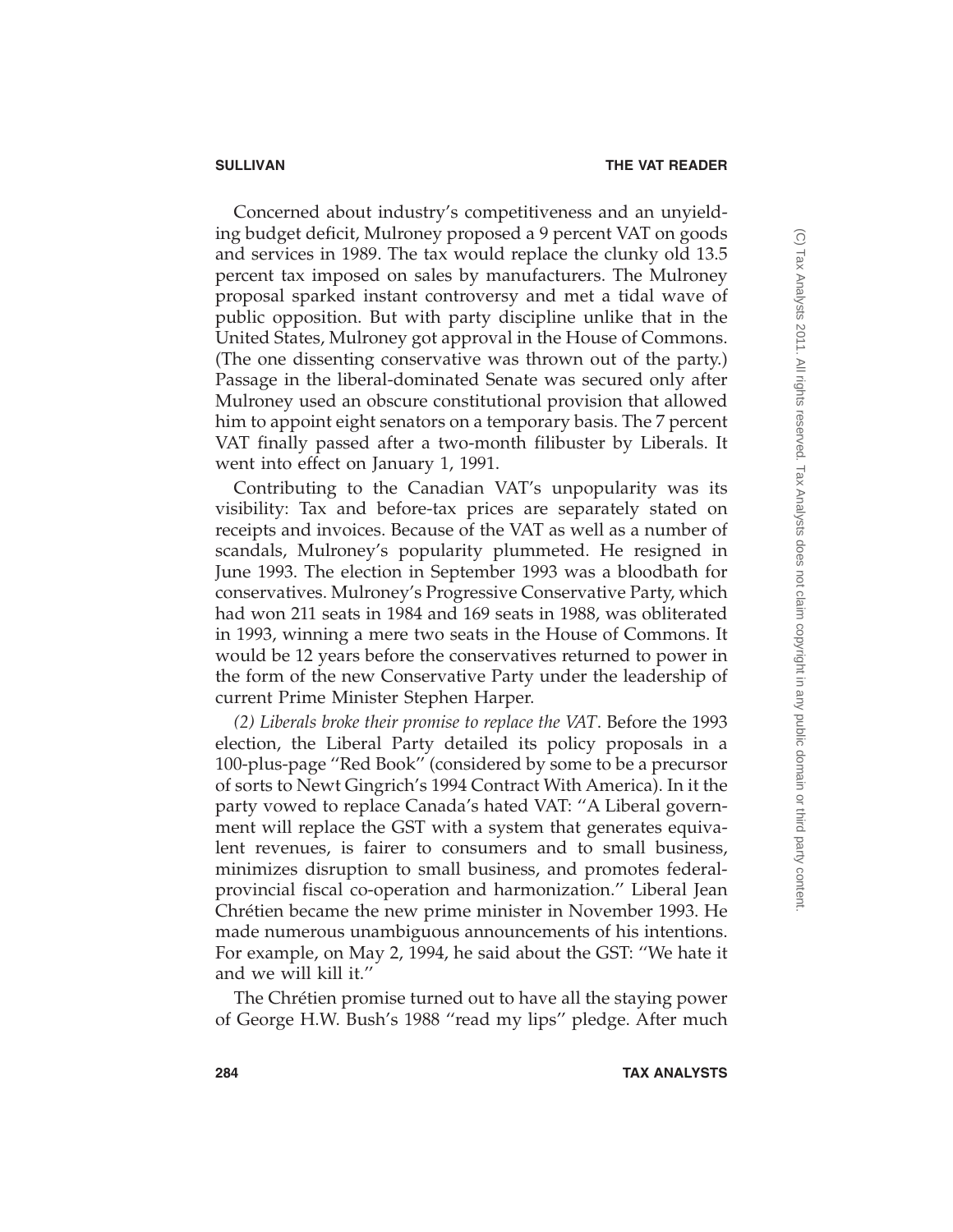study, the Liberal government decided to keep the tax. On April 23, 1996, Finance Minister Paul Martin (who would be prime minister from 2003 through 2005) made it explicit: ''We made a mistake. It was an honest mistake. It was a mistake in thinking we could bring in a completely different tax without undue economic distortion and within a reasonable time period.''

*(3) Provinces harmonized with the federal VAT*. Canada's national VAT has a variety of implications for provincial consumption taxes.

- *Quebec*. Because of its strong separatist movement, Quebec often has unique arrangements with the federal government. When the GST was introduced, Quebec negotiated a deal in which its provincial government would administer and collect the federal VAT along with its own VAT (known as the QST, the Quebec sales tax). The QST rate, currently 7.5 percent, is scheduled to increase to 8.5 percent in January 2011 and to 9.5 percent in January 2012.
- *Atlantic provinces, Ontario, and British Columbia.* In 1997, at the urging of the Liberal government, three of Canada's Atlantic provinces — Nova Scotia, New Brunswick, and Newfoundland — dropped their own sales taxes and replaced them with a single federal-provincial harmonized sales tax collected by the federal government. The current HST rate in these provinces is 12 percent (5 percent federal and 7 percent provincial). Nova Scotia has announced its intention to raise the rate to 14 percent in 2010. Both Ontario and British Columbia replaced their provincial sales tax with an HST effective July 1, 2010. The rate in Ontario, Canada's most populous province, is 13 percent (a 5 percent federal portion and an 8 percent provincial portion), and British Columbia's is 12 percent (5 percent federal and 7 percent provincial).
- *Other provinces*. Traditional retail sales taxes remain in Prince Edward Island, Manitoba, and Saskatchewan. Neither Alberta nor any of Canada's three territories have their own retail sales taxes or VATs.

As a result of changes in Ontario and British Columbia, approximately 85 percent of Canada's population will have provincial VATs in 2010.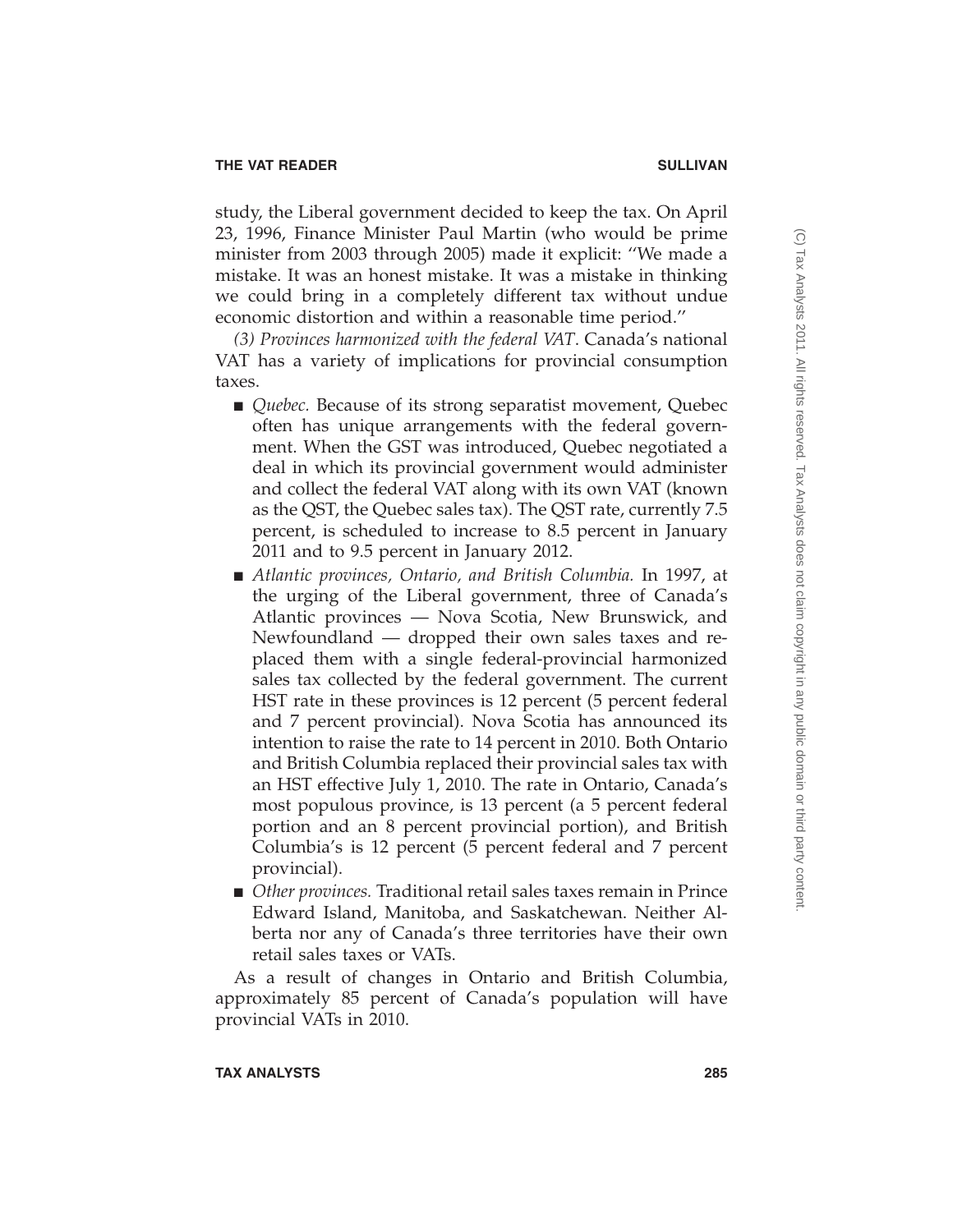*(4) Conservatives reduced the VAT rate*. As federal budget deficits changed to surpluses, Harper became prime minister in January of 2006. During his election campaign, Harper vowed to reduce the VAT rate. He followed through on his promise and reduced the rate from 7 percent to 6 percent in July 2006 and to 5 percent in January 2008. In the October 2008 national elections, Conservatives increased their seats in Parliament from 124 to 143 (out of 308).

### **Lessons**

*Burden on the poor*. A major objection to a VAT is its potentially disproportionate burden on low-income households. The VAT is a tax on consumption, and consumption as a percentage of income is generally larger for the poor than the rich. Around the world, this problem is usually addressed by exempting (more technically, by zero rating) necessities. For reasons of simplicity and efficiency, experts strongly prefer the use of refundable income tax credits to offset the burden of a consumption tax. Canada uses both zero rating and income tax credits. There are lots of technical issues about exactly how to measure the degree of regressivity of any VAT plan. The central point here is that the Canadian experience shows that the tools are available to relieve as much burden on the poor as necessary.

*Conflict with the states*. The Canadian provinces have harmonized their sales tax with the federal VAT at their own pace and on their own terms. The obvious advantages of harmonization are simplification for taxpayers, reduced administrative costs, and the economic efficiency and competitive benefits of a broader tax base. In general, business strongly supports harmonization. But provinces have exercised their option to diverge from federal law where the inherent advantages of harmonization were outweighed by political considerations and cultural differences. Canadian provinces may have a different tax base than the federal tax, different rates from each other, or different administration, or they may not impose any provincial VAT at all. If the U.S. government adopted a VAT, the states would have an economically attractive option not currently available to them.

*Stealth tax/money machine.* Most conservatives argue that a VAT would be a powerful and hidden revenue generator that would

(C) Tax Analysts 2011. All rights reserved. Tax Analysts does not claim copyright in any public domain or third party content.(C) Tax Analysts 2011. All rights reserved. Tax Analysts does not claim copyright in any public domain or third party content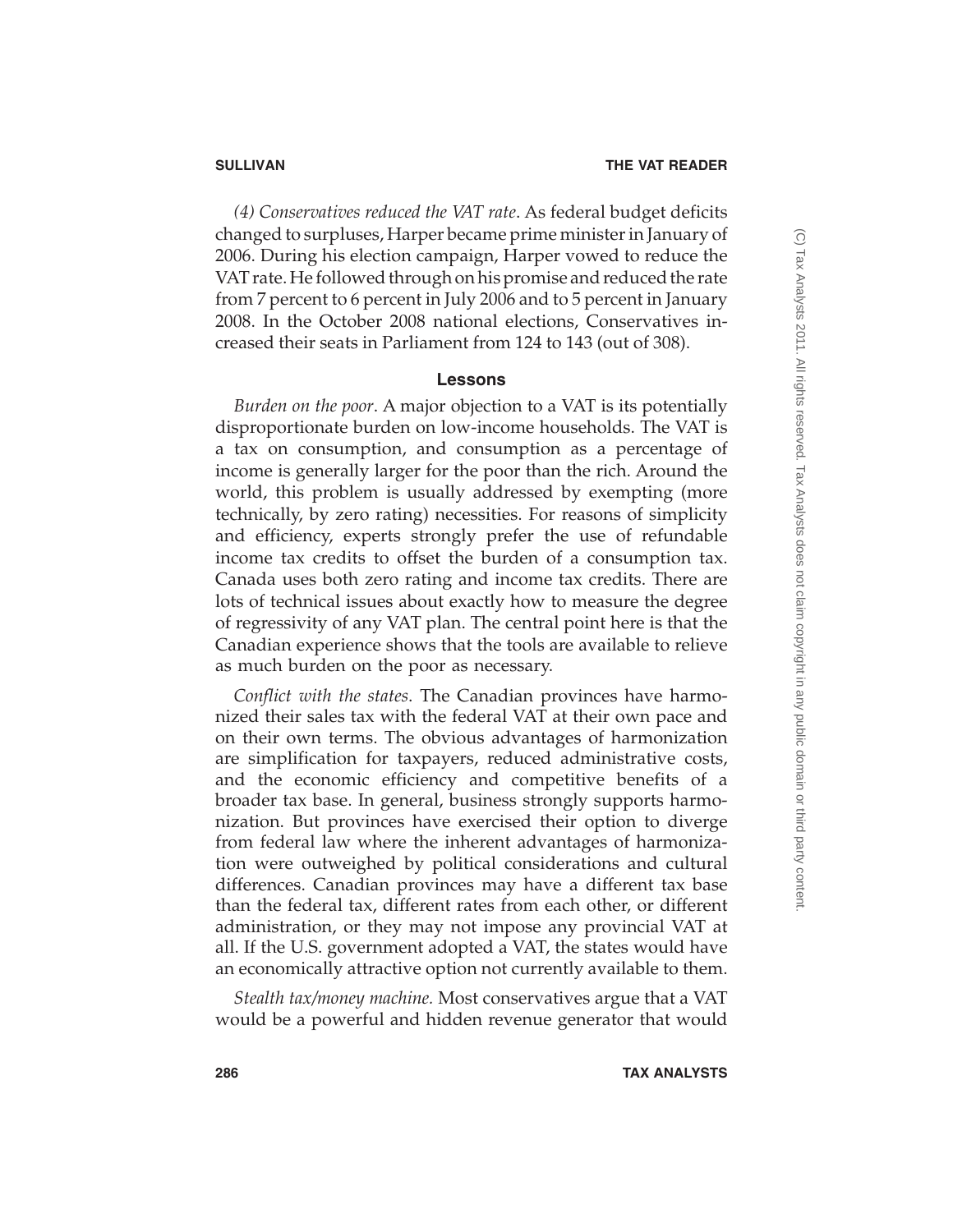result in higher overall taxes and allow a large increase in the size of government. Here is some typical commentary:

Handing Washington a whole new source of revenue would be akin to giving keys to a liquor store to a bunch of alcoholics. It would permanently slow economic growth and lower the standard of living for generations of Americans to come. It would also be a bottomless well for Congress to go back to each time it wants more of our money to pay for new spending programs. Once a VAT is in place, turning back the growth of government will be next to impossible, and the efforts of President Obama and his congressional allies to recast the nation into a full state of dependency on Washington will be complete. [Daniel J. Mitchell, ''VAT Attack,'' *New York Post*, Apr. 8, 2010.]

Most of its burden is borne by consumers. They file no VAT returns, so its stealthiness delights the political class, which can increase it in small, barely noticed increments, with every percentage point yielding another \$100 billion. [George Will, ''The Perils of the Value-Added Tax,'' *The Washington Post*, Apr. 17, 2010.]

A VAT is likened to a ''national sales tax,'' so once in place, most Americans would barely notice it — just as they barely notice state and local sales taxes. [Robert Samuelson, *The Washington Post,* Apr. 21, 2010.]

And then there is the amendment offered by Republican Sen. John McCain of Arizona, approved by the Senate on April 15. The text in its entirety reads:

It is the sense of the Senate that the Value Added Tax is a massive tax increase that will cripple families on fixed income and only further push back America's economic recovery and the Senate opposes a Value Added Tax.

Canada's experience is exactly the opposite of what these quotations forecast for the United States.

In Canada the VAT is highly visible. As already noted, Canadians pay VAT with each purchase, and the amount they pay is shown at each visit to the checkout counter. In fact, by replacing the truly hidden manufacturing sales tax, the Canadian VAT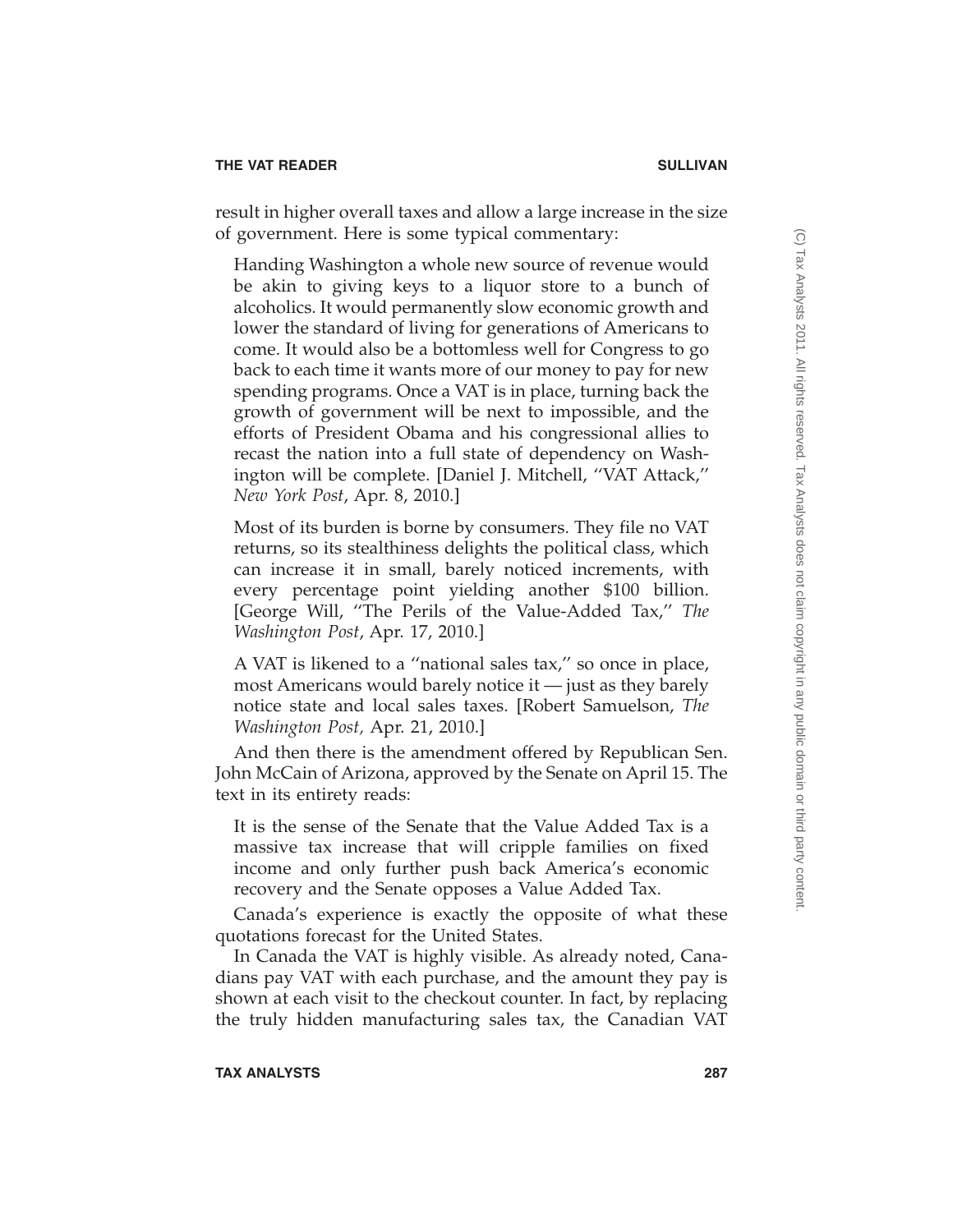

(C) Tax Analysts 2011. All rights reserved. Tax Analysts does not claim copyright in any public domain or third party content.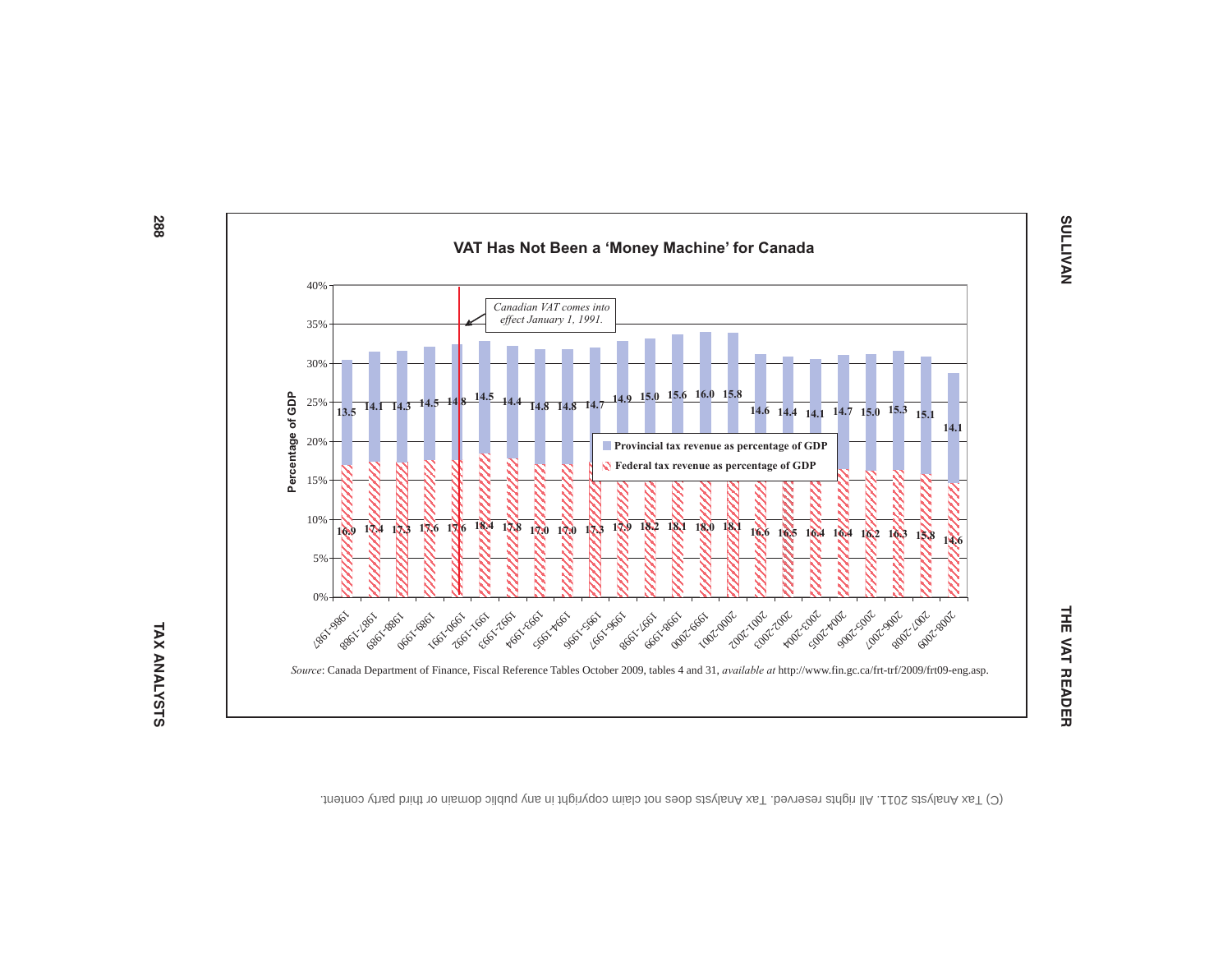made taxation more transparent. Canadians are reminded of the VAT not only when they are shopping, but also when they get their news, as the tax is frequently the subject of high-profile political debates at both the federal and provincial level. The VAT's visibility is probably the main reason Harper proposed reducing the VAT rate (and not income tax rates) during the 2004 election.

As you can see from the figure, the introduction of a VAT in Canada has not led to any burst in overall taxation. The figure shows that federal revenues as a share of GDP and total (federal and provincial) revenue as a share of GDP have remained fairly steady since the introduction of a VAT in 1991. In the four years before introduction of the VAT, federal revenues averaged 17.3 percent of GDP. In the four years after, they averaged 17.6 percent of GDP. From 2000 through 2008, federal revenues averaged 16.3 percent of GDP.

## **Challenges**

The Canadian experience confirms every politician's instinct that supporting a VAT is career suicide. For a VAT to become law in the United States, we need a more enlightened public or more courage from our politicians. It is hard to be optimistic on either of those counts.

But, as much as they would like to, politicians cannot always give the people what they want — especially when resources are scarce. Economics and arithmetic do frame debates, and if you do the economics and the arithmetic, the case for a VAT is compelling. The alternatives are drastic cuts in government spending, higher taxes on corporate and personal income, or spiraling government debt. The first is unrealistic. The second is a poor fit for an increasingly global economy. The third is a journey into an abyss of unknown depths.

It is easy to oppose the VAT with slogans and sound bites. The message is political candy: We want to prevent tax hikes. But this is a long-term debate. Ultimately for the message in the rhetoric to survive, it must be retrofitted into rational analysis. And that means a detailed budget plan that tames the deficit without a VAT. That's the unenviable task conservative economists now face. In the meantime, don't believe the doomsday rhetoric. Look